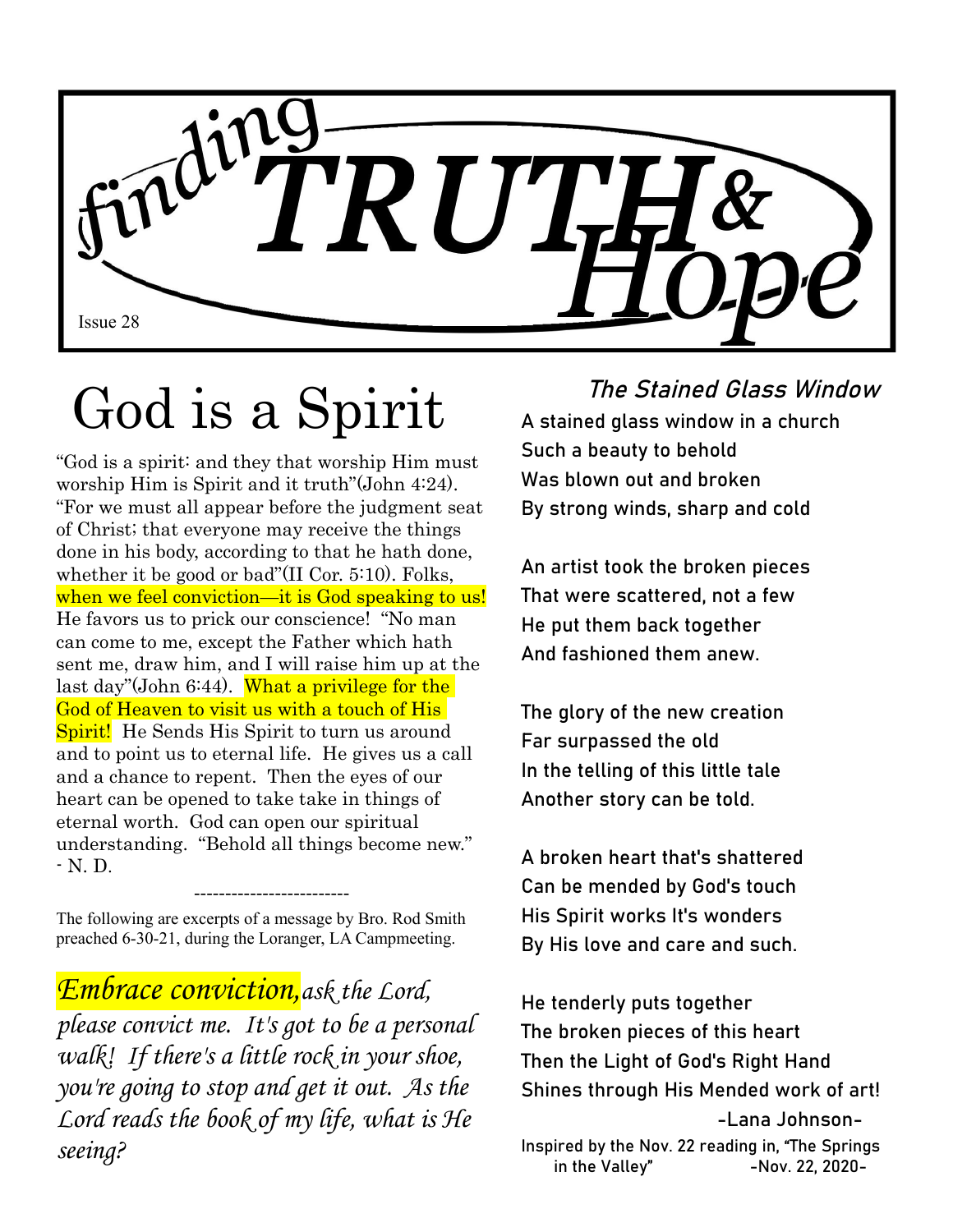A Story of

Eternal Perspective

Back in 1921, a missionary couple named David and Svea Flood went with their two-year-old son from Sweden to the heart of Africa—to what was then called the Belgian Congo. The met up with another young Scandinavian couple, the Ericksons, and the four of them sought God for direction. In those days of much tenderness and devotion and sacrifice, they felt lead of the Lord to go out from the main mission station and take the gospel to a remote area.

This was a huge step of faith. At the village of N'dolera they were rebuffed by the chief, who would not let them enter his town for fear of alienating the local gods. The two couples opted to go half a mile up the slope and build their own mud huts. They prayed for a spiritual breakthrough, but there was none. The only contact with the villagers was a young boy, who was allowed to sell them chickens and eggs twice a week. Svea Flood—a tiny woman of only four feet, eight inches tall—decided that if this was the only African she could talk to, she would try to lead the boy to Jesus. And in fact, she succeeded.

But there were no other encouragements. Meanwhile, malaria continued to strike one member of the little band after another. In time the Ericksons decided they had had enough suffering and left to return to the central mission station. David and Svea Flood remained near N'dolera to go on alone.

Then, of all things, Svea found herself pregnant in the middle of the primitive wilderness. When the time came for her to give birth, the village chief softened enough to allow a midwife to help her. A little girl was born, who they named Aina. The delivery, however, was exhausting, and Svea Flood was already weak from bouts of malaria. The birth process was a heavy blow to her stamina. She lasted only another seventeen days.

Inside David Flood, something snapped in that moment. He dug a crude grave, buried his twenty-seven-year-old wife, and then took his children back down the mountain to the mission station. Giving his newborn daughter to the Ericksons, he snarled, "I'm going back to Sweden. I've lost my wife, and I obviously can't take care of this baby. God has ruined my life." With that, he headed for the port, rejecting not only his calling, but God Himself.

Within eight months both the Ericksons were stricken with a mysterious malady and died within days of each other. The baby was then turned over to some American missionaries, who adjusted her Swedish name to "Aggie" and eventually brought her back to the United States at age three.

This family loved the little girl and was afraid that if they tried to return to Africa, some legal obstacle might separate her from them. So they decided to stay in their home country and switch from missionary work to pastoral ministry. And that is how Aggie grew up in South Dakota. As a young woman, she attended North Central Bible college in Minneapolis. There she met and married a young man named Dewey Hurst.

Years passed. The Hursts enjoyed a fruitful ministry. Aggie gave birth first to a daughter, then a son. In time her husband became president of a Christian college in the Seattle area, and Aggie was intrigued to find so much Scandinavian heritage there.

One day a Swedish religious magazine appeared in her mailbox. She had no idea who sent it, and of course she couldn't read the words. But **as she turned the pages, all of a sudden a photo stopped her cold. There in a primitive setting was a grave with a white cross—and on the cross were the words SVEA FLOOD.**

Aggie jumped in her car and went straight to a college faculty member who, she knew, could translate the article. "What does this say?" she demanded.

**The instructor summarized the story: It was about missionaries who had come to N'dolera long ago...the birth of a white baby...the death of the young mother...the one little African boy who had been led to Christ**...and how, after the whites had all left, the bot had grown up and finally persuaded the chief to let him build a school in the village. The article had said that gradually he won all his students to Christ...the children led their parents to Christ...even the chief had become a Christian. Today there were six hundred Christian believers in that one village...

All because of the sacrifice of David and Svea Flood.

For the Hurst's twenty-fifth wedding anniversary, the college presented them with the gift of a vacation to Sweden. There Aggie sought to find her real father. An old man now, David Flood had remarried, fathered four more children, and generally dissipated his life with alcohol. He had recently suffered a stroke. Still bitter, he had one rule in his family: "Never mention the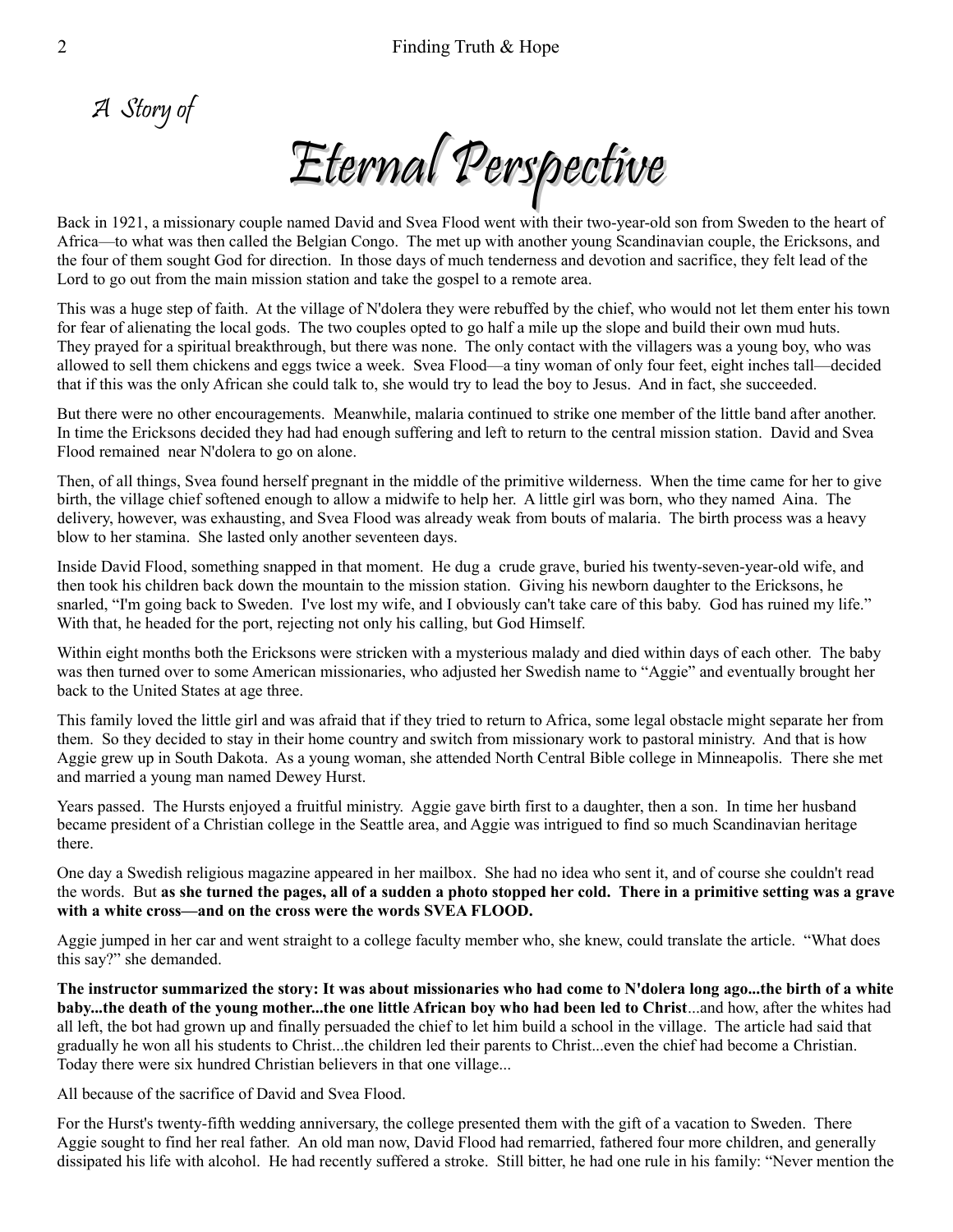name of God-because God took everything from me."

After an emotional reunion with her half brothers and half sister, Aggie brought up the subject of seeing her father. The others hesitated. "You can talk to him," they replied, "even though he's very ill now. But you need to know that whenever he hers the name of God, he flies into a rage."

Aggie was not to be deterred. She walked into the squalid apartment, with liquor bottles everywhere, and approached the seventy-three-year-old man lying in a rumpled bed. "Papa?" she said tentatively.

He turned and began to cry. "Aina," he said, "I never meant to give you away."

"It's all right Papa," she replied, taking him gently in her arms. "God took care of me."

The man instantly stiffened. The tears stopped.

"God forgot all of us. Our lives have been like this because of Him." He turned his face back to the wall.

Aggie stroked his face and then continued, undaunted, "Papa, I've got a story to tell you, and it's a true one. You didn't go to Africa in vain. Mama didn't die in vain. The little boy you won to the Lord grew up to win that whole village to Jesus Christ. The one seed you planted just kept on growing and growing. Today there are six hundred African

**JFPH**C. 979

David and Svea Flood

people serving the Lord because you were faithful to the call of God in your life... Papa, Jesus loves you. He has never hated you."

The old man turned back to look into his daughter's eyes. His body relaxed. He began to talk. And by the end of the afternoon, he had come back to the God he had resented for so many decades. Over the next few days, father and daughter enjoyed warm moments together. Aggie and her husband soon had to return to America—and within a few weeks, David Flood had gone into eternity.

A few years later, the Hursts were attending a high-level evangelism conference in London, England, where a report was given from the nation of Zaire (the former Belgian Congo). The superintendent of the national church, representing some 110,000 baptized believers, spoke eloquently of the gospel's spread in his nation. Aggie could not help going to ask him afterward if he had ever heard of David and Svea Flood.

"Yes, madam," the man replied in French, his words then being translated into English. "It was Svea Flood who led me to Jesus Christ. I was the boy who brought food to your parents before you were born. In fact, to this day your mother's grave and her memory are honored by all of us." He embraced her in a long, sobbing hug. Then he continued, "You must come to Africa to see, because your mother is the most famous person in our history."

In time that is exactly what Aggie Hurst and her husband did. They were welcomed by cheering throngs of villagers. She even met the man who had been hired by her father many years before to carry her back down the mountain in a hammock-cradle.

The most dramatic moment, of course, was when the pastor escorted Aggie to see her mother's white cross for herself. She knelt in the soil to pray and give thanks. Later that day, in the church, the pastor read from John 12:24: "I tell you the truth, unless a kernel of wheat falls to the ground and dies, it remains only a single seed. But if it dies, it produces many seeds." He then followed with Psalm 126:5: "Those who sow in tears will reap with songs of joy."

— — — — — — — — — — — — — —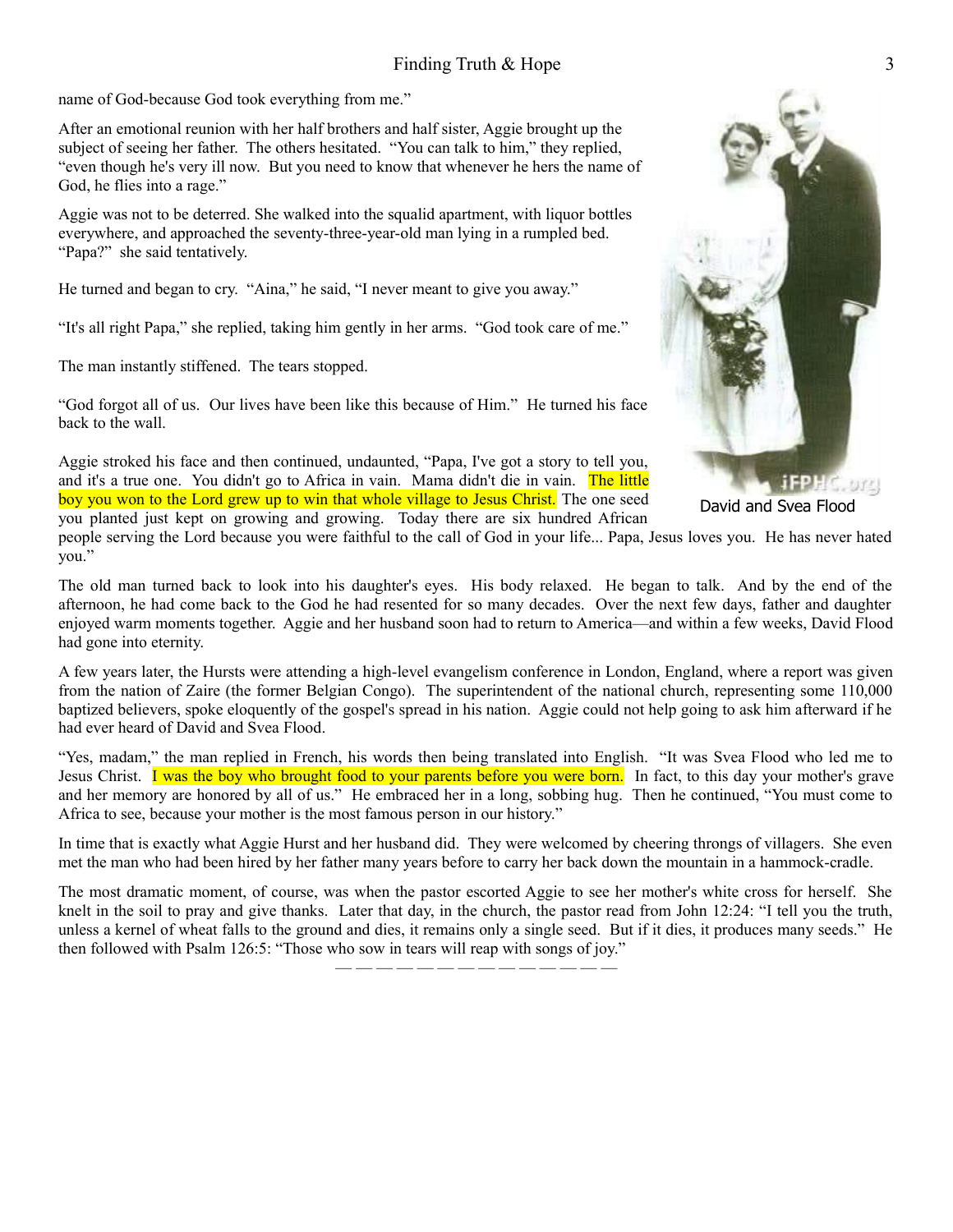*A* Christian loves God, and desires to glorify Him as much as he possibly can. The way to glorify Him most is by bearing the "peaceable fruit of righteousness." You cannot bear these fruits to perfection without prunings, chastenings, and scourgings. You should be willing to endure the chastenings that you might bear more fruit. O dear saints, every time you are chastened of the Lord, you are simply made capable of bearing more fruit, which results in greater peace to your own soul, and makes you to be to others all that God designs. Remember, this chastening brings a greater yield of **peaceable** fruit: a greater yield of peaceable fruit brings more glory to God; therefore, endure the chastenings without a murmur. —C. E. Orr

## *Love*

Many good things have been written on this subject; but it is as inexhaustible as God Himself, for "God is love." It is the one thing above all others that is needful in the Christian life and experience. Paul, in his writing to the Colossians, calls love the "bond of perfectness" ; and to the Corinthians he writes, " But now abideth faith, hope, and charity [love], . . . but the greatest of these is charity." In the preceding chapter he had been enumerating the different gifts of the Spirit and its various manifestations, and after exhorting them to " seek earnestly the best gifts," he added, "But yet show I unto you a more excellent way." The more excellent way he proceeds to show in chapter thirteen. Many today are seeking the various gifts— miracles, prophecies, tongues, healing, etc. This is good if sought in the right way and for the glory of God. However, Paul declared that we might have all of these, and yet, if we did not have love it would profit us nothing. We may gain much knowledge if we have not sufficient humility, but never much love. It is the heavenly element that flows into our souls from the glory world and causes every fiber of our spiritual being to pulsate with divine life and power. I once worked in a coal mine where the coal was mined with machines operated by electricity. The power was generated at the power-house on the outside, and the current was carried into the mines on two large wires—one positive, and the other negative. The positive wire conducted the current from the powerhouse to the machine and the negative wire was used to make the return circuit. The machines of themselves were heavy and cumbersome and could scarcely be moved by the efforts of two strong men, but as soon as connection was made with the wires they immediately became very powerful, and capable of doing a wonderful amount of work. If from any cause the connection was broken, they would instantly become dead and powerless again. I have thought that this very well represented God's love, it is both positive and negative. "We love him because he first loved us." God's love became positive toward us when it first flowed into this world in the person of the Lord Jesus. He found us dead and powerless to help ourselves; but He laid down His life for us, and as by faith our hearts were connected to Him our souls were quickened into life and filled with the heavenly element of love. We now became the negative wire, so to speak, and His love began to flow back to God in streams of thanksgiving and praise, and to work in us mightily for Jesus and lost souls He died to save. Praise the dear Lord! Another thing I noticed when in the mine was that the **farther away** from the powerhouse we were the **weaker** the current was and the less effectually the machine would work. Let us keep as near as possible to the heavenly world that the Lord may more effectually work in us to His glory, and that the life of Christ may be powerful in our souls. In a flower garden we sometimes see flowers of many different shades and colors, but yet they all belong to the same species of flowers. So-it is in the Christian life—we see many different graces, but they all spring from one heavenly plan of love. The different graces are only the different manifestations of the one thing. As someone has said, "Joy is love victorious; peace is love at rest; longsuffering is love suffering; patience is love under trial; goodness is love at home; kindness is love at work; faith is love in conflict; temperance is love denying herself; humility, gentleness, meekness, etc., are love's adornments." Praise God! How wonderful is the plan of divine grace! No wonder Paul says that " love is the fulfilling of the law," and James calls it the "royal law." If you should ask me what the Christian life is made up of, I could find no better answer than the one word love. As the blood is the life of the physical body, so love is the life of our spiritual being, and of the body of Christ, the Church. Beloved, let us live close to God and seek earnestly for more of this heavenly love. Let us remember the words of our Lord Jesus, " If ye keep my commandments, ye shall abide in my love; even as I have kept my Father's commandments, and abide in his love." John 15:10.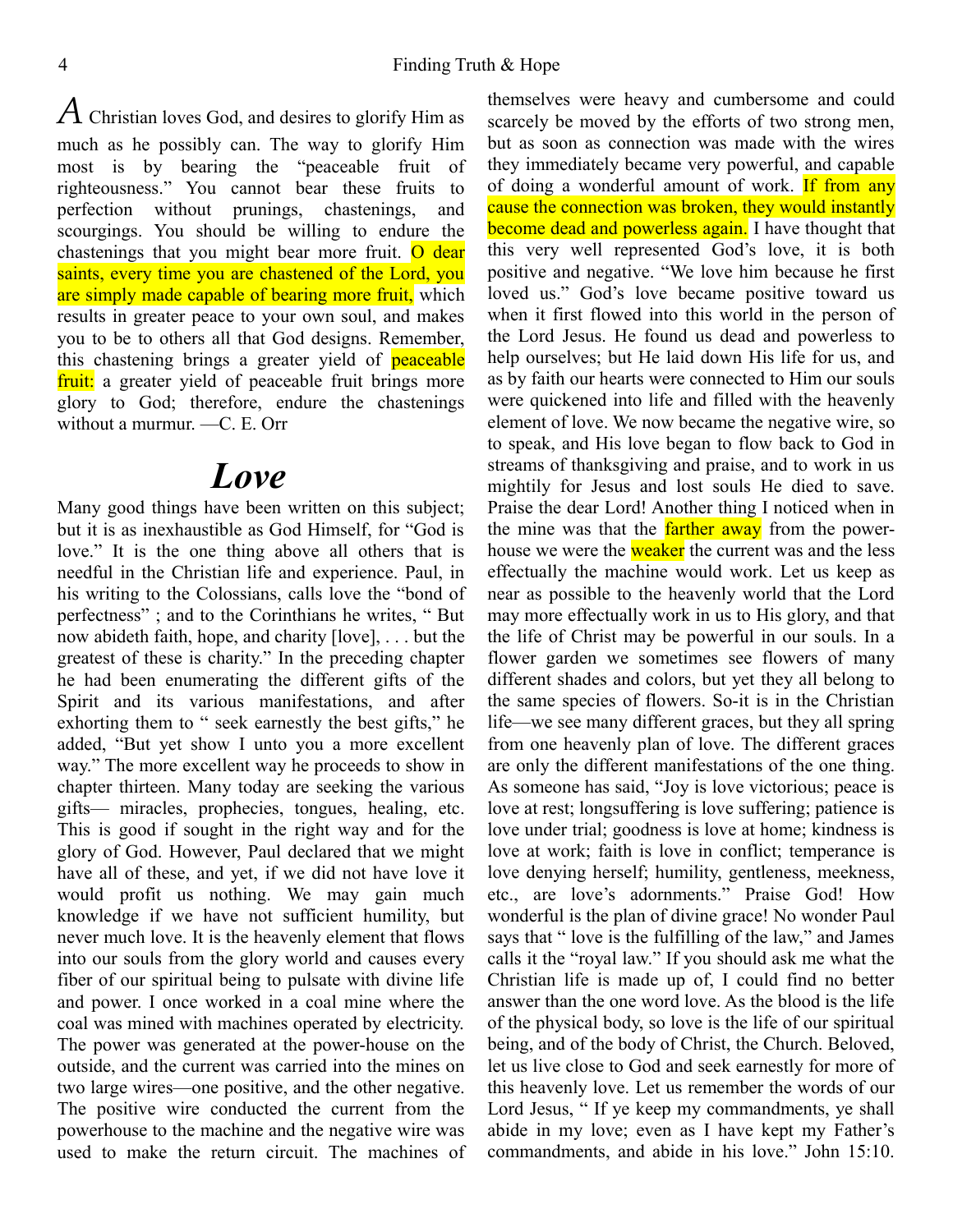### —J. B. Branam ------------------- How to Make a Delinquent Child

Please read Prov. 22:6. "Train up a child in the way it should go: and when he is old, he will not depart from it." It is implied here that children will never forget their early training, or the lack of it. Remember God formed man, but the home, the school, and the street informs him, and sin deforms him, and only God through Jesus Christ can transform him. It is important for us to remember that the clock of life is wound but once, for we will not pass this way again. We should so live that we help others to make the most of life, by living for eternity, while living here. The present is all we have, and no one can tell just when the clock of life will stand still for us. We should endeavor with all our heart to live for God, influence others to live for God, and to leave the world a better place than we found it. With these thoughts in mind as parents, we should be true to our God-given responsibilities of rearing our children in the way that they should go, and not just leave it up to them. We may wonder why some youngsters develop into well adjusted adults, while some others go wrong. Here are a few thoughts that may help us understand. If a child lives without love and affection, he will no doubt be without love and affection as an adult. If a child lives in a home of hostility, he will grow up to be hostile. If a child lives with fear, he learns to be afraid. If a child lives in a home where his parents are contentious and do not respect one another, he will no doubt be contentious, and show no respect for others. If the parents use foul language, it will no doubt grow up using foul language. If the parents are sincerely honest, it will influence him to be honest. If the parents believe in God, it will influence him through life to believe in God. If a child lives in a home where fairness is displayed, he will be influenced to be fair. If the parents respect the rights of others, he will be influenced to respect the rights of others. If the parents respect the laws of the land, he will be influenced to respect them also. If a child lives in a home where there is hatred, he will be influenced to hate. If the parents have high moral standards, this will influence his standards in life. The child that receives the proper training is influenced to be a decent citizen, and one whose training is neglected is on the road to becoming a delinquent, and a hippie. Here are some results when we neglect our God-given responsibilities in training the child. Begin at an early age to give the child everything he wants, and he will grow up to believe that the world owes him a living. When the child picks up bad words, laugh at him. Never give them any spiritual training. Avoid the word wrong or sin, so they will not have a guilt complex. Pick up everything they leave lying around, freeing them from any responsibility. Be sure their food is clean and good, but let their mind be filled with garbage. Give the child everything he wants, and at all cost do not frustrate him. Take the child's part against neighbors, teachers, policemen, and make him feel that all the world is against him. When he gets in trouble, console yourself by saying, "I never could do anything with him." If you are guilty, prepare for a life of grief, for you will no doubt have it. Remember —you have a choice. Do choose the right one, is my prayer. -- Carl Burton

# Suffering for Jesus

------------------o---------------------

If we will read verses seven and eight of the third chapter of Paul's Philippian letter we will learn that he " suffered the loss of all things" for Jesus. If we should take time to consider this fully we would find that it means very much. It is hardly possible to approach to any considerable degree of likeness to God without passing through suffering. When we consecrate our all to God at the very entrance of the Christian way it is then that we receive the stamp of the divine image upon the soul; but our being molded more fully in that likeness and strengthened in the divine character is only brought about when as we go on our pilgrim way, we are called upon to experience suffering. The actual experience is needed. If we still cling to God and love Him, though we are called to suffer for His sake, it is quite certain evidence that our love is genuine. We can have trust in God as a real, fixed principle in the soul only as circumstances bring trust into actual exercise. Consecration and faith unites us to God, but suffering strengthens that union. Suffering strengthens our hearts in submission to the divine will. Submission to all the will of God is a sweet and precious soul experience, but we can scarcely realize the blessedness of it until some deep suffering brings that submission into exercise or puts it to the actual test. We may very frequently meet with happenings that test our submission to God. We may experience some physical suffering, or some loved one may be brought near to death, we may lose some property, or lose reputation—all of these will help us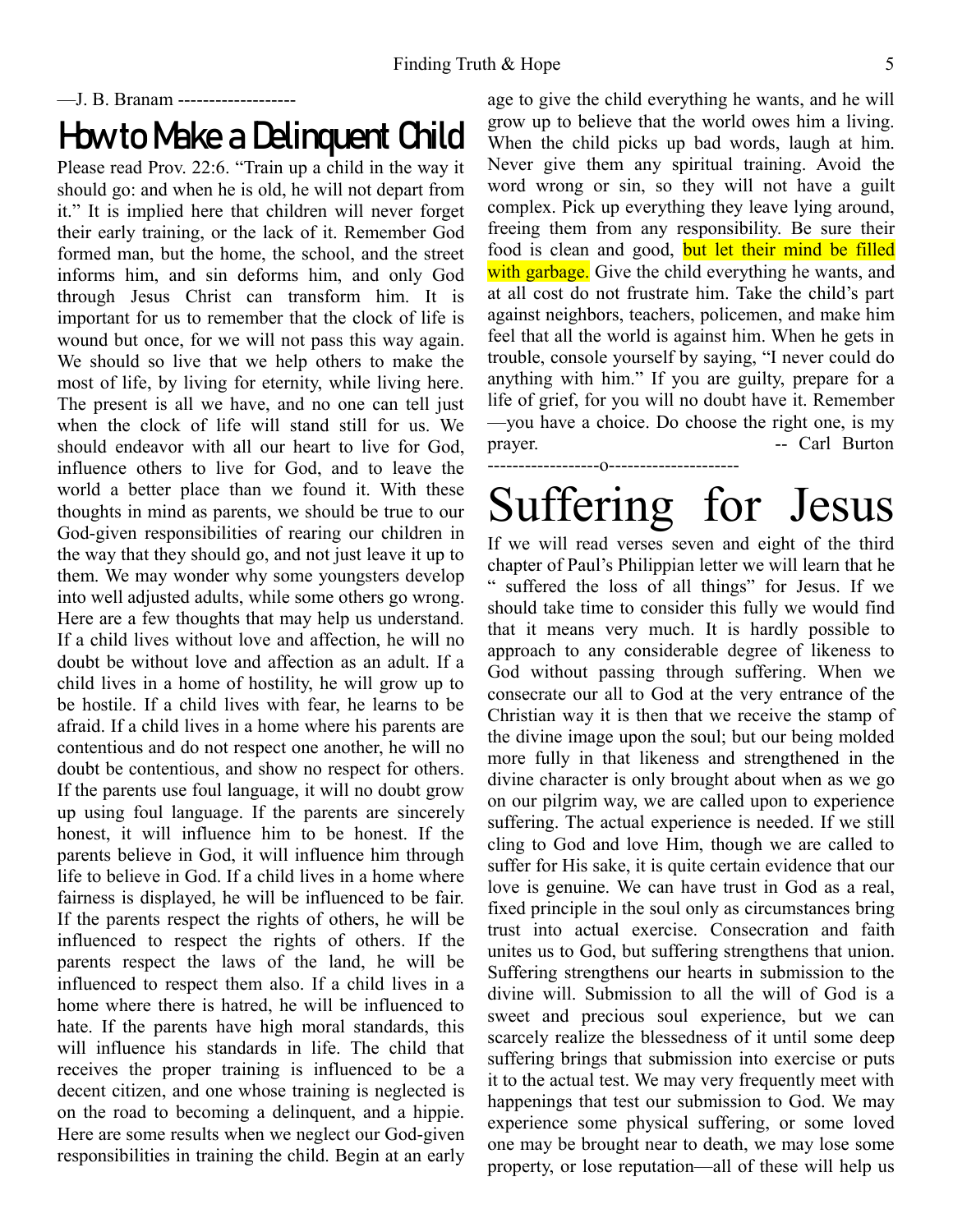into a deeper experience of submission. God would not only have us submit to His will, but love submission. He would have us love suffering, not for suffering's sake, but for His will's sake. I hardly think we can reach a state of mind where we delight in suffering, glory in tribulation, and take pleasure in denials for the sake of suffering only; but, like Paul, we glory knowing that tribulation worketh patience, and patience experience. Rom. 5:3. Suffering, therefore, is necessary to a deep Christian experience. We may have a mind-picture of true piety and considerable understanding of union with God, but it is suffering that makes this union a real experience. When we have reached the experience where we can welcome suffering in recognition of the divine will; when we can embrace the trials, when we can leap for joy in persecutions, we have reached the " cleft in the rock"—a hiding-place in God. Our reputation might be assailed, our motives aspersed, our actions misrepresented, insinuations might be cast against us, but these only help us hide deeper in the cleft and be silent. A most valuable lesson to learn and one that is only learned fully through more suffering, is that of keeping still. When our reputation is assailed, our actions misrepresented, our motives misunderstood, and our influence in danger of being destroyed, the natural disposition of man is to speak, and to speak hurriedly. He feels that something must be done, and that it must be done at once. But just then is the time to hide in God and be silent. Oh, how blessed to look up to Jesus and know that He knows you are willing to suffer the loss of all and keep silent! Some years ago the writer thought he had attained to quite a depth of Christian experience, but as the more severe trials came and his soul struggled through, he found that he had only struggled through to the border of a vast, unexplored territory before him. This convinced him that there are heights and depths in the Christian experience attainable only through suffering. We will lean upon God only when all other supports are removed. It is necessary that all supports but God be now and then taken away. In fact, it is difficult for one to know that he is leaning upon God unless all other stays are gone. Many who are surrounded by kind friends and Christian brethren and who are in health and have their garners full may think they are leaning upon the Lord, but when all these things are taken away they may find that they had many supports other than God. But the Lord is good and He will bring us to lean entirely upon Him. Though this can be done only through suffering, the experience is so blessed that it causes us to love the suffering. The deeper the trials the more precious God is to the soul. Suffering loss for Jesus is the way into the secret presence of God. The little chick never runs under the mother's wing for protection until danger threatens. Trials cause us to seek a hiding-place under God's wing. There a feeling of security fills the heart and an inexpressible joy the soul. Suffering loss for Jesus makes God most real and heaven most precious.

—C. E. Orr--

--------------------o---------------------

# TOMORROW

Did you ever stop to think about the simple word "tomorrow" ? Tomorrow is the next day, or the day after the present one. You very often hear the expression used, "I will do so and so tomorrow." That is they will do it on the next day after the one they are living in. We live today. We have lived yesterday, and it is now in the past. But when we lived yesterday it was today. Today is the present time. Tomorrow never comes. It is always ahead of us. Sometimes it is as far away as to be nearly twenty-four hours ahead of us. Again we put our task off until tomorrow. This time, as before, we think we have reached it. We come to the place where we can almost say, "tomorrow is here," but just then the next day comes, and tomorrow is still in the distance, still in the future. Now dear ones, stop and meditate a moment. We have seen that tomorrow never comes. We are now a long way from it, then we keep getting closer and closer until we are almost there, then it is set ahead again; still we go on, day after day, and it never comes. Tomorrow never will come. But stop a moment. There is a time coming, somewhere in the future, when you will lay this old body down. It will go back to dust. This time is surely coming. Once you were many years from this day. But you are steadily, day by day, drawing nearer. Days, weeks, months, and years have passed. You are drawing nearer that time with every breath you draw. Still time goes on and you come to the place when you know it is very near. You can feel the cold grip of death stealing over you. Only a few hours, only a few minutes, only a few seconds more of life. Now death has come. The spirit takes its departure from this dwelling of clay. They are separated. One goes to its Maker, God, the other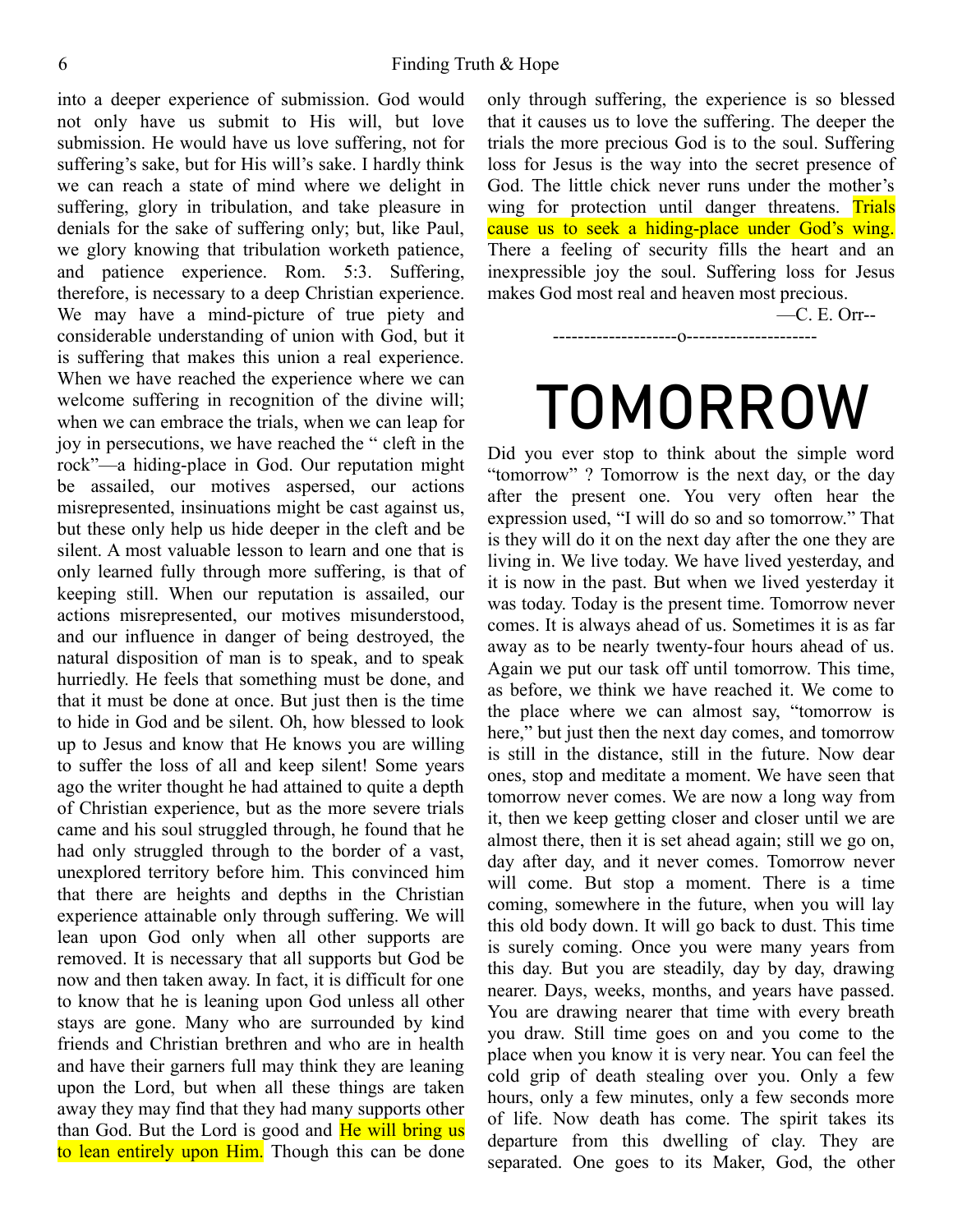returns to dust. Death has come and done its work. Unlike tomorrow, it came closer and closer until it had come. It did not flee away at the very last moment. No, it came nearer and nearer, until it was here. Death which once was in the future has come. But tomorrow is still in the future. It will never come. Take warning, precious soul, you who are continually waiting until tomorrow to get saved. Death and tomorrow are running a race. Death will win. Why? Because death will come some time in the future; tomorrow will never come. Throughout all eternity there will be no tomorrow. It can not possibly come. The end of this wicked old world is coming; then the great Judgment Day when we all shall be judged according to the deeds done while in the flesh; then eternity. If we have lived and died a saved man or woman, we shall enter the pearly gates of heaven; but if we have lived and died a sinner, we shall be cast into the lake of fire which bums forever. This is all coming. As sure as death is to come to each one of the human race, just as surely will the judgment day come. Eternity, like death, is drawing nearer and nearer. Each breath you draw brings you that much nearer to the end o f time. It will come. The time will come when time will be no more. ETERNITY will take its place. Every one will know it. Take warning, precious soul. You will never live in that time called tomorrow. Thousands of precious souls are saying, "I will seek the Lord tomorrow. I will get saved tomorrow." Why not get salvation now, today? It is here. Tomorrow is fickle. You are waiting until a day which never will come. When we hear a precious soul say, "I will get saved tomorrow," we can see that they are on the losing side. Death and eternity will come first, and find them unprepared; it will then be too late. They will have to spend eternity in hell. It will not vanish and still be in the future as does tomorrow. No, it keeps drawing nearer and nearer, and the time is not far distant when these things will be a reality. The end of time, destruction of the earth, the resurrection of the dead, the judgment day, the trial of souls, the passing of the sentences upon the sinner and saint, then the entrance into heaven or hell, to rejoice or suffer, to reap what has been sown. When this time comes you can realize then, if you do not before, that it does not pay to put off your salvation until tomorrow. "Now is the accepted time, now is the day of salvation." Jesus never said, "Wait until tomorrow to get saved." Those who keep putting it off until tomorrow may never get saved. God said, "My spirit shall not always strive with man." "Therefore be ye ready: for in such an hour as ye think not the Son of man cometh." Matt. 24:44. Today is the day of salvation.

—Clyde Anthony

++++++++++++

## *Sinful Neglect of the Dying*

A missionary some years ago, while traveling in China with a native helper on a passenger boat, was one day startled by a splash and a cry from without. He sprang on deck and saw at a glance that his helper had fallen overboard and sunk. He at once lowered the sail of the boat and leaped overboard in the hope of finding the unfortunate man. Unsuccessful, he looked around in agonizing suspense. Seeing close to him a fishing boat with a peculiar drag-net furnished with hooks, he called out, "Come and drag over this spot; a man is drowning just here." "It is not convenient," was the unfeeling answer. "Don't talk of convenience," he replied, "a man is drowning I tell you." "We are busy fishing," they responded, "and can not come." "Never mind your fishing," he said, "I will give you more money than many a day's fishing will bring, only come at once." "How much money will you give us?" "We cannot stay to discuss that now, come or it will be too late. I will give you five dollars." "We will not do it for that," replied the men, "Give us twenty dollars and we will drag." "I do not possess so much. Do come quickly, and I will give you all I have." "How much may that be?" "I don't know exactly, about fourteen dollars." Then slowly the boat was paddled over, the net let down, and immediately the body of the missing man brought up, but it was too late, life was extinct. Pause, dear brother and sister, before you pronounce judgment against these ignorant fishermen. Is it so wicked a thing to neglect the saving of the body? Surely it is, but oh, how infinitely more wicked to neglect the saving of the soul! Millions of souls today are drowning in the deep waters of sin. Jesus gives the command, "Go ye into all the world and preach the gospel to every creature." The cry comes ringing from many places, " Come and let down your nets here, for many are drowning!" Some are answering, "It is not convenient," others, "We are busying fishing at home and cannot go." Many excuses are offered, but brethren, let me sound this alarm in every congregation of the saints. Millions are being swept into eternity unprepared, many of whom could be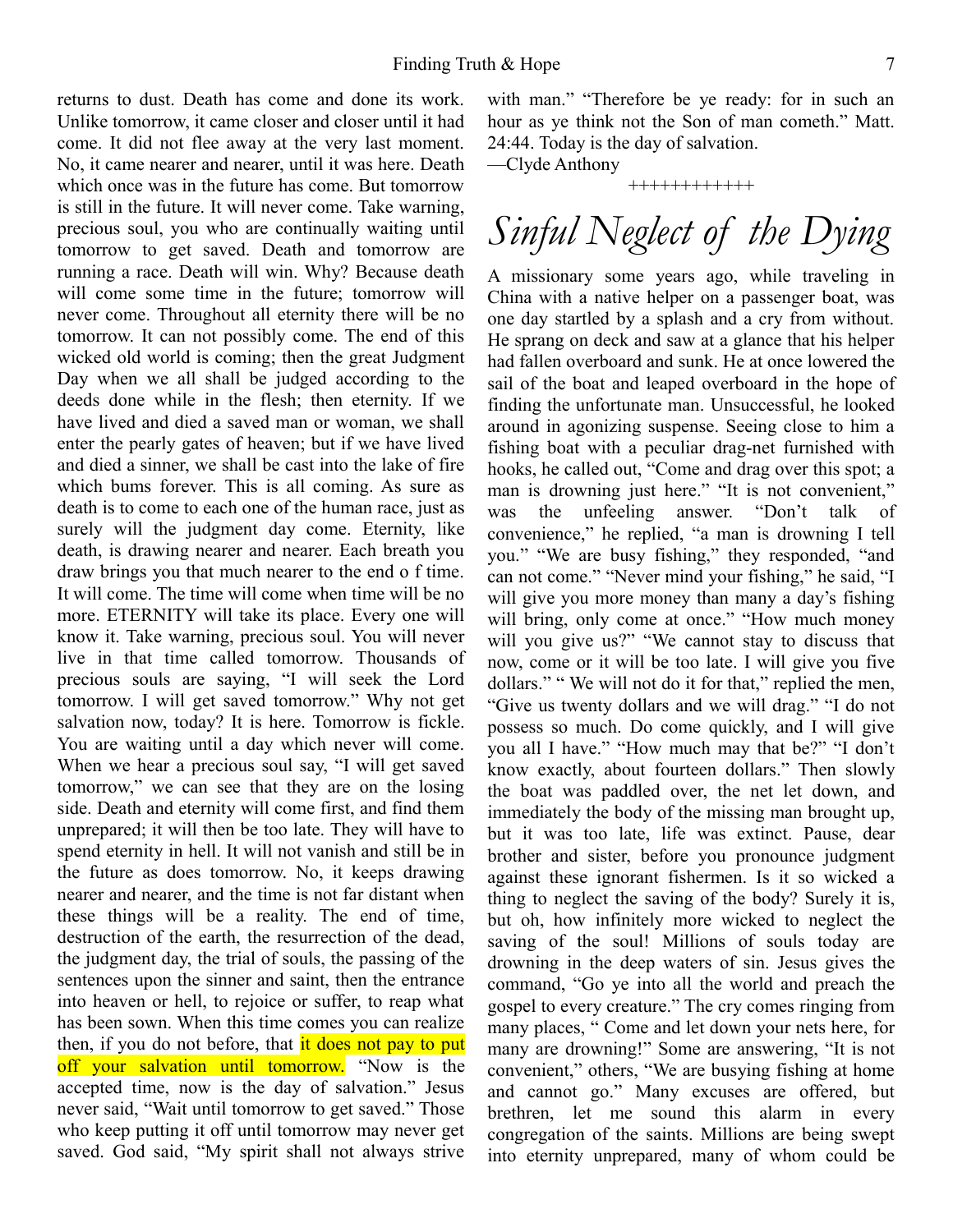rescued. As one who hears the splash and cry of souls drowning-around me, let me urge once more, Come over and let down the net, and come before it is too late. —William Hunnex

-----------------

## Bearing Another's Burdens

 As we make the journey of life there are burdens to be borne. You have yours and I have mine. Sometimes these burdens are very heavy. They seem to be about all we can bear. We as Christians are to help one another in bearing burdens. You may have a very great burden this month and I have none particularly. Then when I have none, I should help you. Later I may have a burden and you have none, then you can help me and thus we go on helping one another. Then again you may have all the burden you can bear and I have all the burden I can bear, but we can join and you help me and I help you and our burdens will be lighter for two are more, far more, than twice as strong as one. To make the Christian path brighter, to help some one love Jesus a little better, is the noblest work man can do. I count no gift so great, no blessing so precious, as that which helps me to be more like God. To help another to be more noble, pure, and unselfish is the greatest help we can give. When some one is being tried to the very end of their patience and we can then help them by a word to be more enduring, we may have rendered them the greatest service. To relieve some one of a burden may not be as great a blessing as a word of cheer that will help them bear it longer. We should seek to bear the burdens of others rather than to have our burdens borne. Let us be brave in life and bear our own burdens and then help others all we can. Beautiful service is that of bearing the burdens of another. It is fulfilling the law of Christ. In all the realm of holy living there is nothing more beautiful, more noble, or more pleasing to God than bearing the burden of another. Be careful not to be a burden but a burden-bearer. - C . E. Orr ++++++++++

When you are forgotten or neglected, or purposely set at naught, and you smile inwardly, glorying in the insult or the oversight, because thereby counted worthy to suffer with Christ — that is

## victory. —C. E. Orr A Vision of Heaven and Hell

Proverbs 29:18, "Where there is no vision, the people perish: but he that keepeth the law, happy is he." Webster defines vision: " unusual discernment or foresight of a happy or dangerous event; something beheld or revealed; awareness of objects; consciousness." We also read in Prov. 22:3, " A prudent man foreseeth the evil, and hideth himself:" which means to withdraw from sight; put out o f view; to turn away, as the eyes or face, in displeasure; shame. " But the simple [those devoid of wisdom] pass on, and are punished." All of life should be a looking forward to future perspectives, heaven or hell. We may ignore the facts, but they still remain the same. The ending of life is right before us. We need a "bird's eye" view of the broad, vast eternity. It is all summed up that life on earth is the shortest period in man's existence, and eternity is the longest period in man's existence. It is a world without end. In the light of these facts, the devil has people so entertained that the voice of conscience can't be heard. Millions are being entertained through the medium of worldly pleasure, sports, television, worldly ambitions, deceitfulness of riches, strong drink, drugs, and perverted appetites of the flesh. In the modem hospitals, television occupies nearly every room, even those rooms where people are dying of cancer and other dreaded diseases. Why? Because man can't stand to be alone with himself. It is hell on earth for a sinful man to be alone with his conscience of wrong doing in his past life. Man has sought out many inventions to drown out the voice of conscience. Eccl. 7:29. The god of this world has blinded their minds. 2 Cor. 4:4. They can't see the ending of their actions. In the whirl of society, man has no serious thoughts of the future. In the secluded hours, when nothing stands between man and the whispering of his soul (Job 33:14-26), the Holy Spirit deals with man's heart, bringing visions of the awfulness of sin, uneasiness, discontent, remorse, and fear. Hell becomes a reality as a place of total absence of all that is good and lovely. Heaven becomes a desired place, where there is a total absence of all that is bad and ugly. Conviction grips his soul, and sins of the past become a heavy burden. He is now aware of his condition. His guilt is more than he can bear. He is ashamed of his sins against God. He now has a vision, a broad view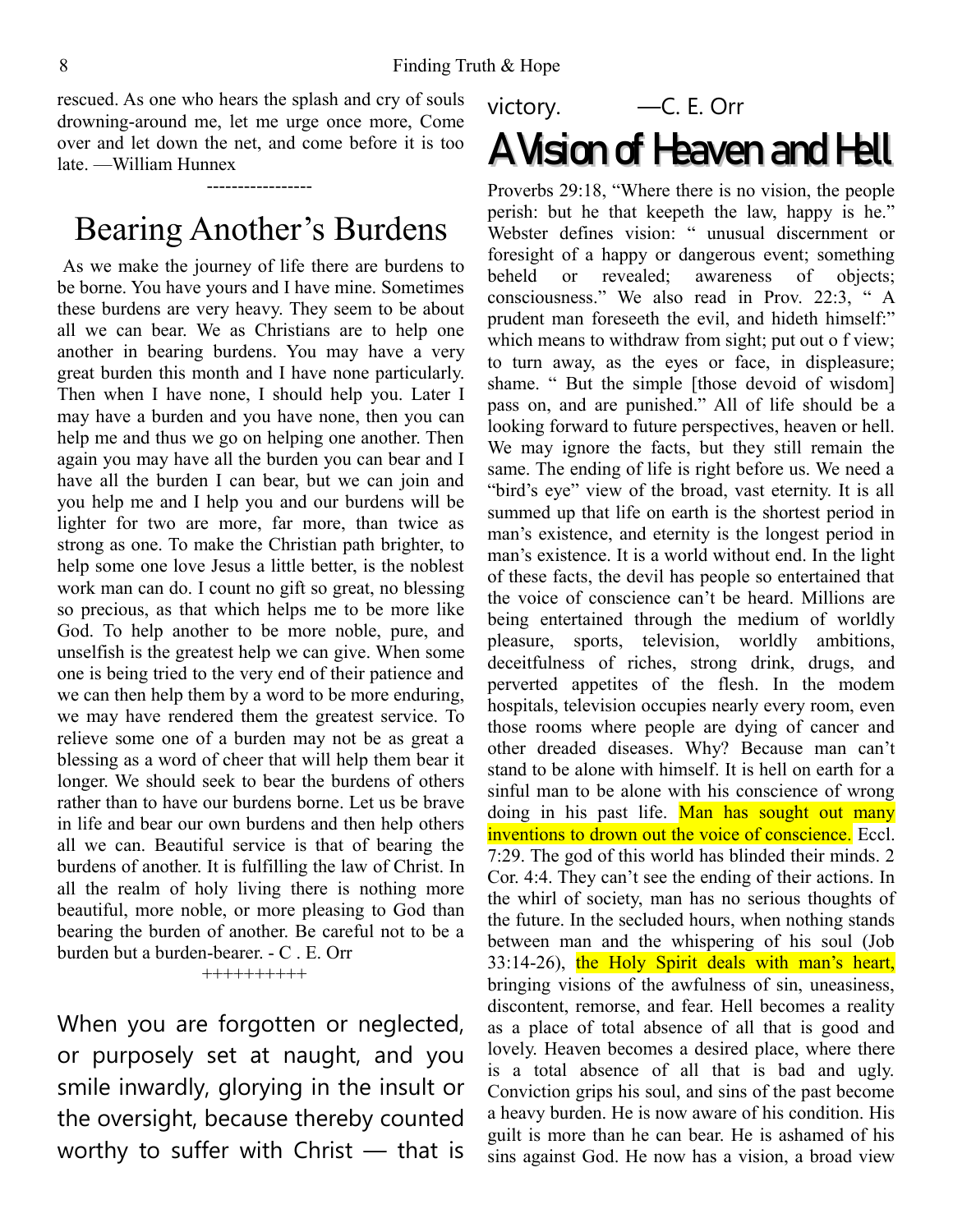of eternity. Godly sorrow worketh repentance. 2 Cor. 7:10. The battle is now on. The devil persists that he should wait awhile and fulfill life's pleasures. The world of pleasure invites with promises that cannot be fulfilled. He counts the cost: heaven or hell, which shall it be? Heaven, with all that pertains to joy, peace, and ecstasy of bliss; the total of all that gladdens the soul; the permanent, unlimited, and boundless land of love, delight, and holiness; the eternal light that has no ending. Hell, with all that pertains to hatred, sadness, remorse, blackness of night; the total of all that is miserable, unpleasant, and hateful; the permanent, unlimited, and boundless land of eternal blackness and hopelessness, where the screaming conscience coupled with ruthless demons is tormented forever and ever; eternal darkness that has no ending; without God or a Savior. In the valley of decision, he makes the wise choice. He pleads his case at the mercy seat in prayer. With godly sorrow that worketh repentance to salvation, he asks God's forgiveness of all past sins, forsaking them to sin no more, and believing from the heart that his sins are forgiven. Rom. 10:9- 10. He claims the promise of deliverance (Luke 1:70- 75), and becomes a new creature, with a clear conscience. 2 Cor. 5:17. He makes restitutions. Oh, soul away from God, stop and consider the ending of your life. Start looking forward to future perspectives, either heaven or hell. The choice is yours. A school class motto read, "As we face the future, where will the end find us?" Unless you are sure you have what it takes to bring you safely through the storms of life to an eternity in Heaven, then you had better turn your life around and consider a change. Without this vision, the people perish. —Bro. Donald Sharp

+++++++++++

#### **Leaving Home With a Bad Attitude**

It is my desire to write some about the prodigal son. In the fifteenth chapter of St. Luke, beginning at the eleventh verse: "And he [Jesus] said, A certain man had two sons: and the younger of them said to his father, Father, give me the portion of goods that falleth to me. And he divided unto them his living. And not many days after the younger son gathered all together, and took his journey into a far country, and there wasted his substance with riotous living. And when he had spent all, there arose a famine in that land; and he began to be in want. And he went and joined himself to a citizen of that country; and he sent him into his fields to feed swine. And he would fain have filled his belly with the husks that the swine did eat: and no man gave unto him. And when he came to himself, he said, How many hired servants of my father's have bread enough and to spare, and I perish with hunger! I will arise and go to my father, and I will say unto him, Father, I have sinned against heaven, and before thee, and am no more worthy to be called thy son: make me as one of thy hired servants. And he arose, and came to his father. But when he was yet a great way off, his father saw him, and had compassion, and ran, and fell on his neck, and kissed him. And the son said unto him, Father, I have sinned against heaven, and in thy sight, and am no more worthy to be called thy son. But the father said to his servants, Bring forth the best robe, and put it on him; and put a ring on his hand, and shoes on his feet: and bring hither the fatted calf, and kill it; and let us eat, and be merry: for this my son was dead, and is alive again; he was lost, and is found. And they began to be merry." Luke 15:11-24. We have before us a picture of a boy who became dissatisfied with home and decided to leave. I get a picture out of this situation that I had never before noticed. I would like to use the thirteenth verse for a text. It says, he "gathered all together, and took his journey into a far country." We had always thought of his substance, as being his money or material accumulation, but I get a far deeper meaning of this. The young man had gathered together and accumulated a lot of things in his mind down through the years— accumulated a bad attitude, from being dissatisfied with his home. No doubt he had a selfish spirit, a picking spirit, and a bad attitude. When he left home, these are the things he gathered together and took with him. No doubt it made the father's heart sad when he thought of his son's leaving home; nevertheless, that was the son's desire, and his father gave him the desire of his heart. I get a true picture here of a person who has been acquainted with the truth, been with the saints, known the doctrine and what it means, but he begins to accumulate some things in his mind. He becomes dissatisfied and unwilling to measure to the truth, believing in his mind that these things are not necessary, so decides, "I will get out of this place and go where I can have my liberty and freedom, and do as I want to do. I won't be under bondage!" He has accumulated these things in his heart and mind through a space of time; he reasons in his mind and decides he wants to leave the truth.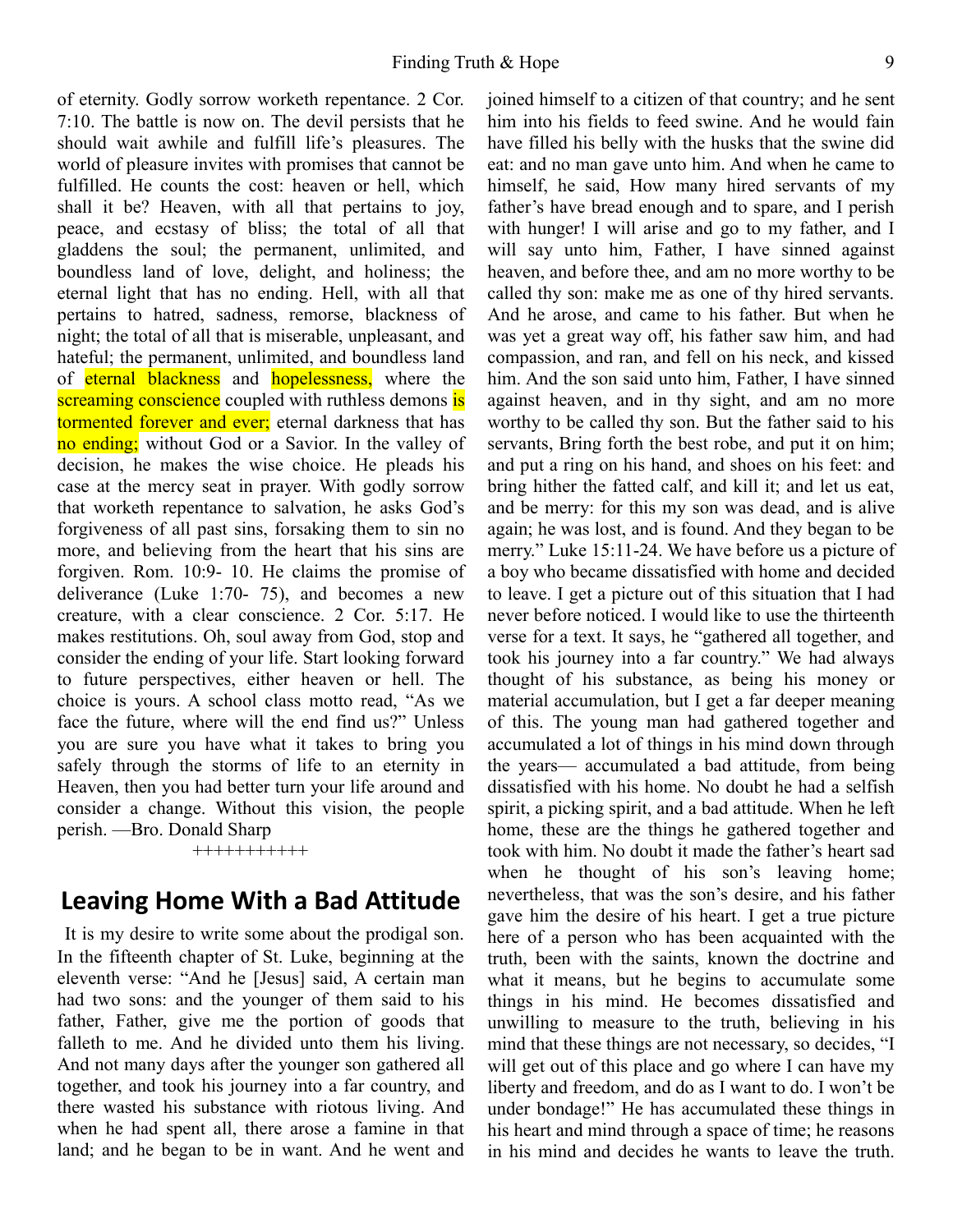He takes his journey! Oh, what a sad picture to think about leaving Father's house—leaving the truth, leaving the doctrine, leaving the saints, leaving the precious true Word of God that makes us free and happy and has brought us to this place where we have liberty and freedom in the Lord. Nevertheless, he has gathered these things and taken his journey into a far country—another country—out into the world, and into sectism. We have noticed among the saints people who have been taught and reared in this truth, who have gathered together their **own thoughts**, ideas, and opinions. They think that they can go out and join up with some denomination which is man-made, and have their freedom and do as they please. They, go their way, but it turns out that it isn't like they thought it would be. They take their many thoughts and ideas, go out and wander from mountain to hill, seeking rest and finding none. There is no rest outside this precious truth! Many times they are turned over to a reprobate mind because they believe a lie and are damned. There are some who come back to the truth like the prodigal who came back to Father's house. That is good and we are thankful when they do, but so many times they do not return. Dear ones, if you are out there on some mountain or hill joined up with some sectarian group, or somewhere out there in a backslidden condition, I hope you will come to yourself and drop all of your thoughts and ideas—all your fault finding, your bad attitude, and that dissatisfied condition. Be like the prodigal boy and return and say, " I have sinned against heaven and in thy sight. I've done the saints wrong. I've had a bad attitude, a bad spirit, and I've accumulated a lot of bad things. Now I'm sorry about it. I am repenting of it all." Lay them all at Jesus' feet, and come back to the Father. It was wonderful how the prodigal saw himself— his attitudes and his ideas that were wrong. It wasn't his father who was wrong, but it was he himself. He found himself to be in a sad condition and a sad plight. He had landed in a swine's pen, feeding with them, but he began to think about his father's house, and of all that he was missing. There was bread there to spare and there was a good atmosphere in Father's house. So he said, "I've sinned against heaven and am no more worthy. I'm going back and ask forgiveness. I will repent of this thing and tell him I'm sorry." Oh, we find Father looking for him having that longing for him to come back. He saw his son a great way off and ran and embraced him. He told his servant to kill the fatted calf, put shoes on his son's feet, and a robe on him, for he had returned to the fold. Now dear ones, today if you have failed, left God and the saints, left the truth, left the doctrine, and have gone off with your accumulation of ideas and opinions, please lay them down today. Do you not remember or think of all the precious truths that you've been taught down through the years, and of the wonderful abiding peace and fellowship you enjoyed with the people of God? Why don't you give up? Why don't you turn down everything except Jesus, and return? The saints will have wide open arms to receive you back into the fold of God; the dear Lord is waiting to accept you back Home. But you must come to the place that you are sorry for your sins; sorry for your bad attitudes, sorry that you found fault with the saints, and sorry for the wrong thoughts that you had. You must repent of these things and throw them all aside. Then you can find peace and rest to your soul. In Jeremiah 6:16, it says, to "ask for the old paths, where is the good way, and walk therein, and ye shall find rest for your souls." — Murphy Allen +++++++++++

## "Not If It Were My Boy"

Some years ago the late Horace Mann, delivered an address at the opening of some reformatory institution for boys, during which he remarked that if only one boy was saved from ruin, it would pay for all the cost, care, and labor in establishing such an institution as that. After the exercises, Mr. Mann was asked: "Did you not color that a little, when you said that all that expense and labor would be repaid if it only saved one boy?" "Not if it were my boy," was the solemn and convincing reply. Ah! there is a wonderful value about "my boy." Other boys may be rude and rough; other boys may be reckless and wild; other boys may seem to require more pains and labor than they ever will repay; other boys may be left to drift uncared for to the ruin which is so near at hand—but "my boy," it were worth the toil of a lifetime, and the lavish wealth of a world to save him from temporal and eternal ruin. We would go the world around to save him from temporal and eternal ruin. We would go the world around to save him from peril, and would bless every hand that was stretched out to give him help or welcome. And yet every poor, wandering, outcast, homeless man is one whom some fond mother called "My boy." Every lost woman, sunken in the depths of sin, was somebody's daughter in her days of childish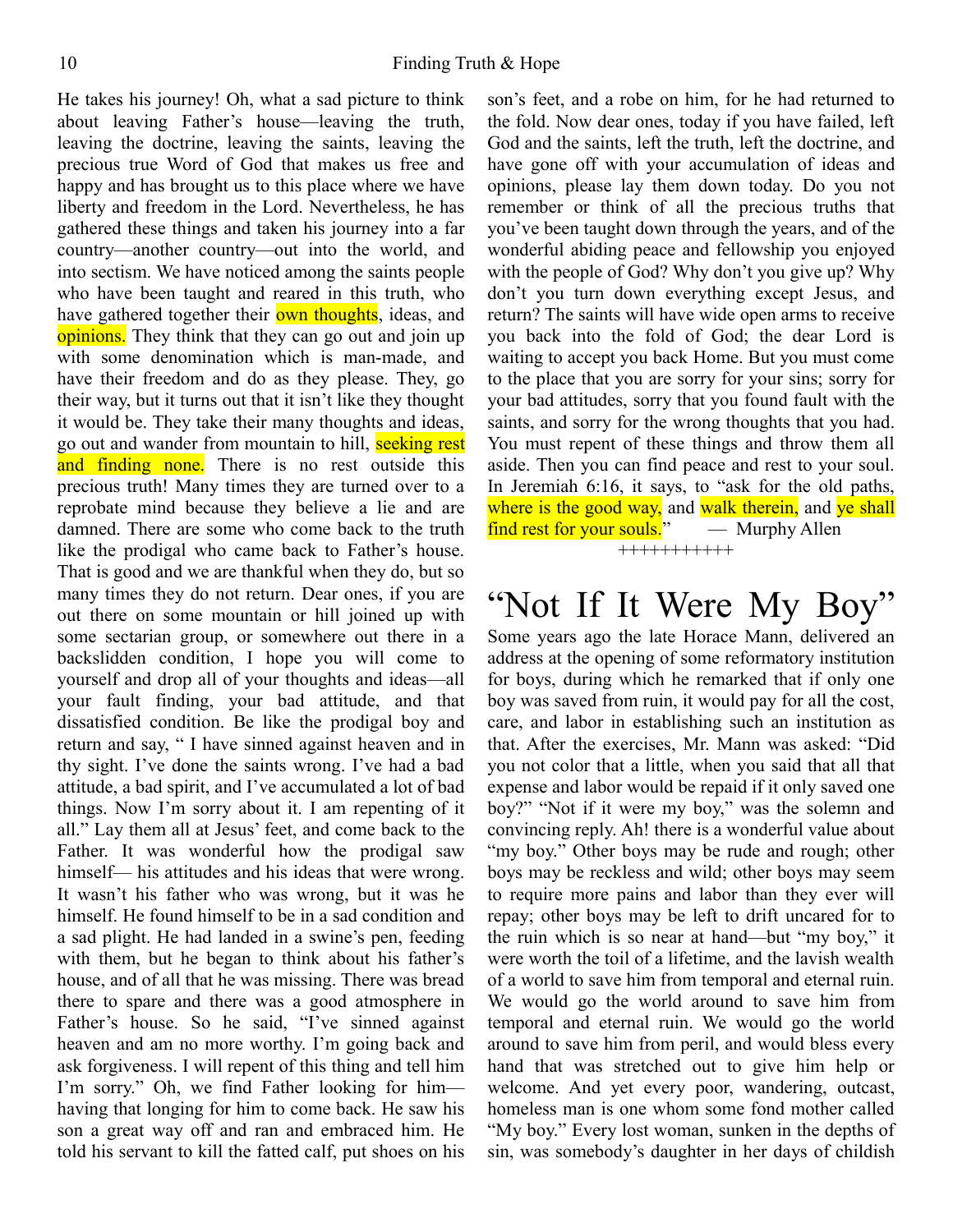innocence. Today somebody's son is a hungry outcast, pressed to the very verge of crime and sin. Today somebody's daughter is a weary, helpless wanderer, driven by necessity in the paths that lead to death. Shall we shrink from labor, shall we hesitate at cost, when the work before us is the salvation of a soul? Not if it is "my boy"; not if we have the love of Him who gave His life to save the lost. —Selected

Excerpts from Heart Talks #49 & #59

--------------------

Reader, what will be your life's sunset? Will it be serene and calm and peaceful, lighted up with glory from the throne of God, or will it be dark, without a promise or ray of hope? You are fast hastening to that hour. It may be nearer than you think. If you live without God, you will die without God. Take a view of yourself now. Would you like for your life's sunset to find you as you now are? If not, what assurance have you that it will be different? Good intentions will never change it. Good desires will never change it. God only can make you ready for that hour. Unless you seek Him, you too will take a "leap into the dark;" for you there will be only the "blackness of darkness forever." "If ye will hear his voice, harden not your heart."

Reader, you and I are on the path to the cemetery. Someday, and it may not be far off, we shall look back over our lives from the end. Day by day, often with but little thought, we are building the structure of our lives. Yesterday we laid the foundation of today, and today we lay the foundation of tomorrow. Unless we lay a good foundation and build well thereon, when we look back upon our lives at the last, we shall find much to regret. The wood, hay and stubble of selfish works and selfish purposes will be burned up in the fire that will try every man's work. How much of the selfish element enters into most lives! The ambition, the labor, the planning, is for self. If self prospers, what else matters? If self has ease and comfort, what does it matter about others? If self is pleased, is not that enough? Self seems to be the mainspring of most lives; is it so in our own? When we come to look back at the last, we shall find no pleasure in viewing our own selfishness or its fruits. We shall not desire to retain it in our memories. We shall see that whatever was done through selfish motives was time and energy lost.

When we look back, shall we see bitter words, unkind

deeds and unfaithfulness to God and man? Shall we look back upon broken promises, on friends who trusted us and were disappointed? Shall we look back upon wrongs to our fellow men and sins toward God? It seems to me that the keenest regrets that ever come to a soul on earth are the regrets that come to him who, during his last hours on earth, has to view a misspent life. How many have said, "Oh, if I could live my life over!" Alas! that cannot be. My brother, my sister, **you can live this day but once.** You will look back in time and eternity and see this day just as you lived it. Not only today but every day—when it is today— holds the same momentous responsibility. Let us live today as faithful to God and man; as true, pure, just and kind as we shall in the last day wish we had lived. Do not think that tomorrow you will live better and be more kind and true and gentle. Today is your day; tomorrow is out of your reach.

[\(www.churchofgodeveninglight.com](http://www.churchofgodeveninglight.com/) books)

-----------------------

 Many articles in this paper were first published in the Faith & Victory.

> Edited by Nelson & Genece Doolittle assisted by Dakota Doolittle and all of the Loranger, LA Congregation

*Search online:*

*Finding Truth & Hope*

P. O. Box 801 Covington, LA 70434

--------------------------

wwwchurchofgodmeetings.com

 August 25 - 29 Pacoima, CA September 3 – 6 Myrtle, MO September 12 – 19 Roatan, Honduras October 27 - 31 Fresno, CA (Confirm dates online before traveling) [www.churchofgodtruth.com](http://www.churchofgodtruth.com/) [www.churchofgodeveninglight.com](http://www.churchofgodeveninglight.com/) [www.churchofgodpreaching.com](http://www.churchofgodpreaching.com/) [www.churchofgodlibrary.com](http://www.churchofgodlibrary.com/) [www.churchofgodtoday.com](http://www.churchofgodtoday.com/) [www.africamission.com](http://www.africamission.com/)